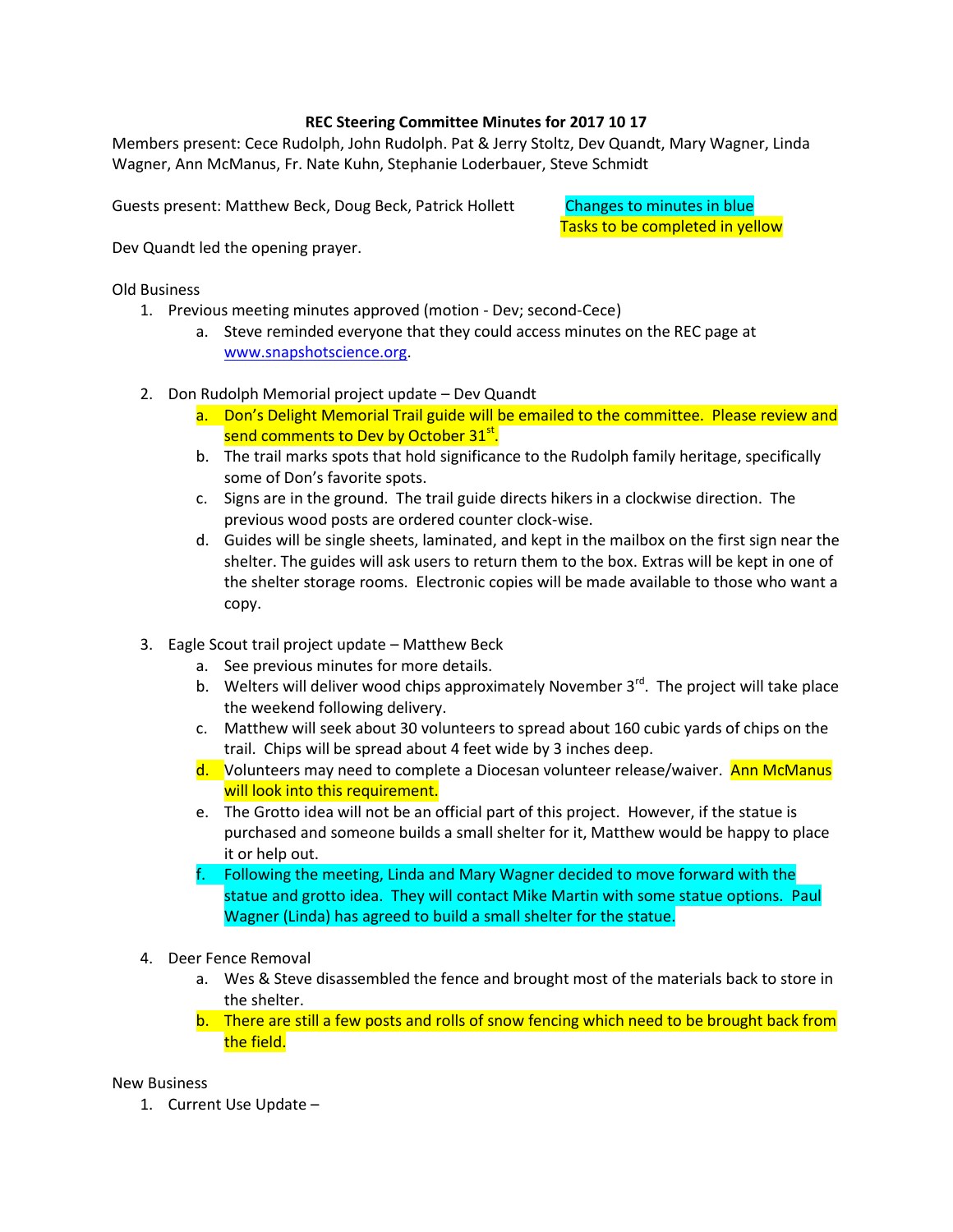- a. NCMS CC out this week; NCHS CC plans in the works.
- b. Steve emptied & cleaned composting toilet, scrubbed lower  $3<sup>rd</sup>$  of ramp, and cleaned out gutters in September.
- c. Stephanie Loderbauer reminded Steve about the NCEES-St. Michael preschool outing this past summer.
- 2. Property survey by REI
	- a. Thanks for Mike Martin for seeking a property survey. REI will stake the property borders/corners with metal pipes.
	- b. This will set clear boundaries for hunting and also so neighbors know where their own property line ends.

## 3. Deer management plan & Auction hunt – Mike Martin, Fr. Kuhn, and Steve

- a. Propose a subcommittee to write the hunting rules for the REC. We cannot do this effectively in one regular meeting. Dev and Fr. Kuhn expressed interest in being on the committee. Steve will work with them to finalize a plan for committee approval.
- b. Auction
	- i. NCS plans to auction a deer hunt guided by Fr.Kuhn. The Diocesan lawyers have approved it and we are waiting for the insurance for final approval. (This was not mentioned at the meeting.)
	- ii. Steve emailed Sarah Keene, director of NCS Advancement and asked to get a copy of the Auction description for our review. He will forward that to the committee when we receive it.
	- iii. Father Kuhn said his understanding is that it would be a one day hunt. He also said he might grill a meal for the auction winner.
- c. Canvassing the neighbors.
	- i. We need to let the neighbors know that some limited hunting will take place at the REC. This should happen prior to hunting this year.
	- ii. We will need to go door to door to greet neighbors & deliver the flyer.
	- iii. Steve will develop a flyer & permit for hunter vehicles. Following the meeting, Mary Wagner offered to develop the hunting permit for vehicles.
- d. REC hunting Regs
	- i. State and local regs apply, ie. Tagging, etc.
	- ii. The committee discussed various parts of the Deer Management Plan (Draft) which was emailed to the committee.
		- 1. Mary Wagner asked about a quota since she thought neighbors will ask. Steve shared that he thought that we would not make a dent in the population, even if we harvested 10, but a number would be a good idea.
		- 2. Steve shared that DNR biologist Brandon Stefanski said that any hunting would put some pressure on the deer and help the forest. However, he said that harvesting does would be ideal. We briefly discussed doe versus buck harvest and several members agreed that doe only or a specific limit on buck harvests should be agreed upon.